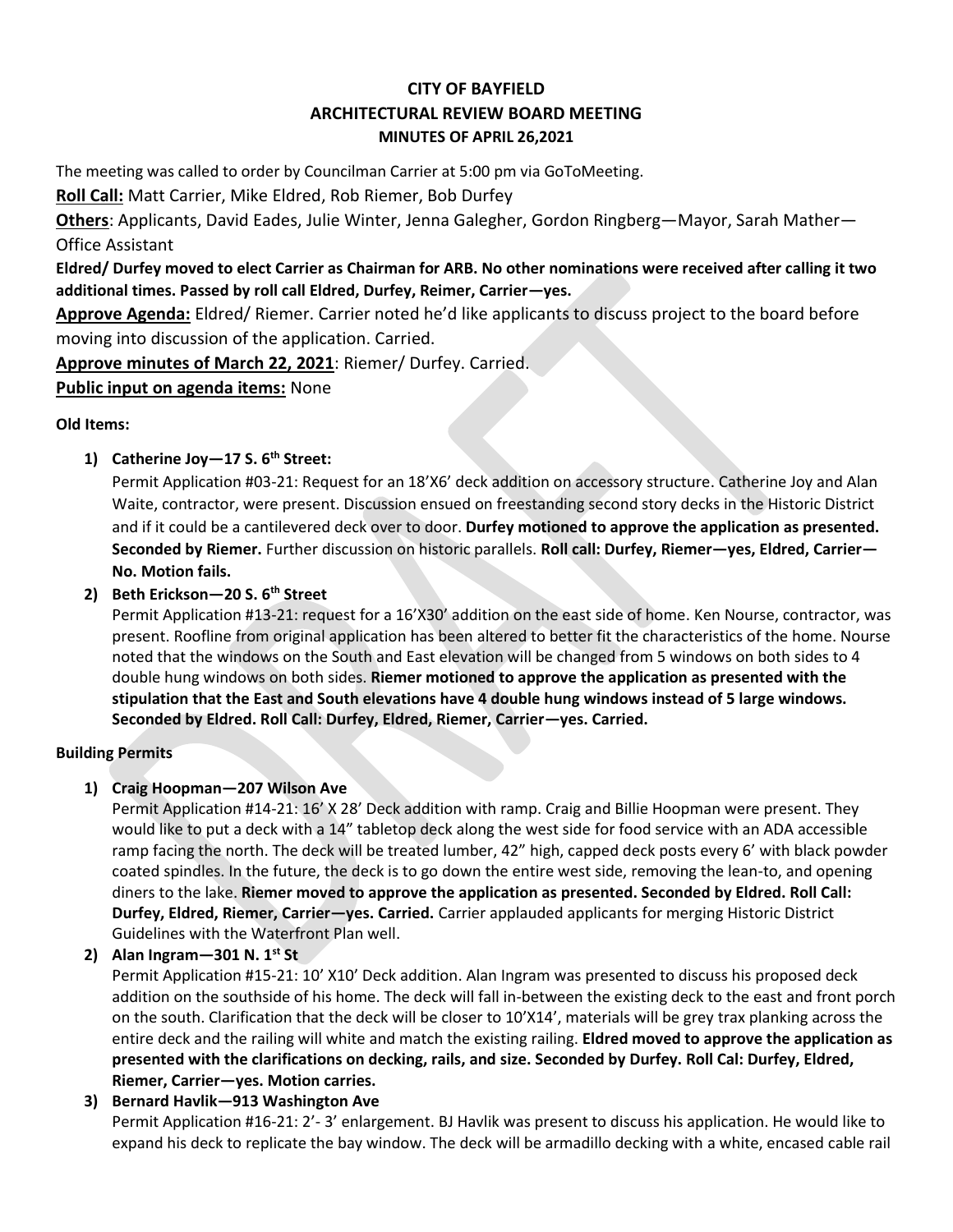system. **Riemer moved to accept the application as presented. Seconded by Durfey. Roll Call—Eldred, Durfey, Riemer, Carrier—yes. Motion passed.** 

### **4) Heidi Nelson—136 N. 3rd**

Permit Application #17-21: Window Replacement (11). Heidi Nelson and Hayley Webster were present to discuss window replacement. All the windows currently do not open and would be changed with Andersen Renewal sliding and double hung windows. Discussion ensued about the front window and other options. Nelson will contact window company tomorrow to see if it can be changed to better replicate the 4-pane picture window that is currently there. **Eldred motioned to approve the application as presented with one alteration that the front living room window be altered in a way that better fits the guidelines and have Nelson come back with the alteration. Seconded by Riemer. Roll Call: Durfey, Eldred, Riemer, Carrier—yes. Carried.** 

#### **5) Mark & Merrilee Johnson—28 S. 5th**

Permit Application #18-21: 26' X 36' garage with  $2^{nd}$  story suite. Mark Johnson was present to discuss his project of a garage with mother-in-law suite above the garage. The structure would mirror the existing colors and windows of the home and be set back behind the house where the topography slopes down to help with keeping the structure subordinate. The structure is set to be 28'6" tall and discussion ensued about current height of home. Discussion ensued about dropping the ceiling height to 9' instead of 10'. **Durfey motioned to approve the application as presented but drop the ceiling height 1', taking the eyebrow out and lowering the garage. Seconded by Riemer. Roll Call—Eldred—yes, Durfey—yes, Riemer—yes, Carrier—no. Motion fails.**  More information is needed on the height of the existing structure.

#### **6) Bayfield Vista, LLC—124 N. 1st St**

Permit Application #19-21: Remodel of entire home. John Carlson et. al was present to discuss the application. Alterations to application include all vertical siding, no horizonal as depicted and a sliding glass door on the lower-level south side elevation instead of windows. Lengthy discussion ensued. Application is incomplete with construction details—what siding, doors, deck materials, types of windows, trim, etc. Further discussion ensued on freestanding decks, sliding glass doors, and windows. Can the house be made to look more historic? **Motion to reject the application due to being incomplete. Seconded by. Roll Call—Eldred, Durfey, Riemer, Carrier yes. Motion carries.** 

#### **7) Lindsay & Jake Bjerke—309 Wing Ave**

Permit Application #20-21: 10' X8' 2<sup>nd</sup> story addition with balcony. Lindsay Bjerke was present to discuss the application. Application presented would include a 2<sup>nd</sup> story addition and a third story balcony, but no fire egress as originally presented in the past. Discussion endued on how the additions presented do not fit with the historical integrity of the home. Eldred noted that under ordinance 423-4(C)(3) the applicant can work with the ARB board in an attempt to obtain a certificate of approval. Discussion further ensued. **Eldred motioned to reject the application as presented due to not meeting the requirements under the guidelines. Seconded by Durfey. Eldred-Yes, Durfey-Yes, Riemer-Abstained, Carrier-Yes.** Motion fails due to lack of quorum. **Durfey moved to approve the application as presented. Eldred seconded. Eldred-no, Durfey-no, Riemer-Abstained, Carrier-no.** Motion fails due to lack of quorum. Carrier and/or Eldred will work with Lindsay Bjerke under 423- 4(C )(3) to work on an attempt to obtain a certificate of approval.

### **8) Manypenny Bistro—201 Manypenny Ave**

Permit Application 21-21: Alter cement porch façade. Robert Holton was present to discuss the application. The façade would protrude 5" off the deck and be Richardsonian Romanesque in style and made of foundation coating. Discussion ensued. **Riemer motioned to approve the application as presented. Seconded by Durfey.**  Discussion ensued about how it fits in with the current building. **Roll Call: Durfey, Riemer- Yes. Eldred, Carrier no. Motion fails.** 

#### **Other Discussion:**

### **1) Correspondence**

- **a.** Copper Trout—250 Rittenhouse Ave~~ Permit Extension: Informational
- **b.** Wonderstate Coffee—117 Rittenhouse Ave~~Door Color: Lissy Matthews was preset to discuss her door color. The color went from white to bright yellow to match brand colors. Discussion ensued about using a more muted color from the historic palette. **Durfey motioned to make an exception and keep the**